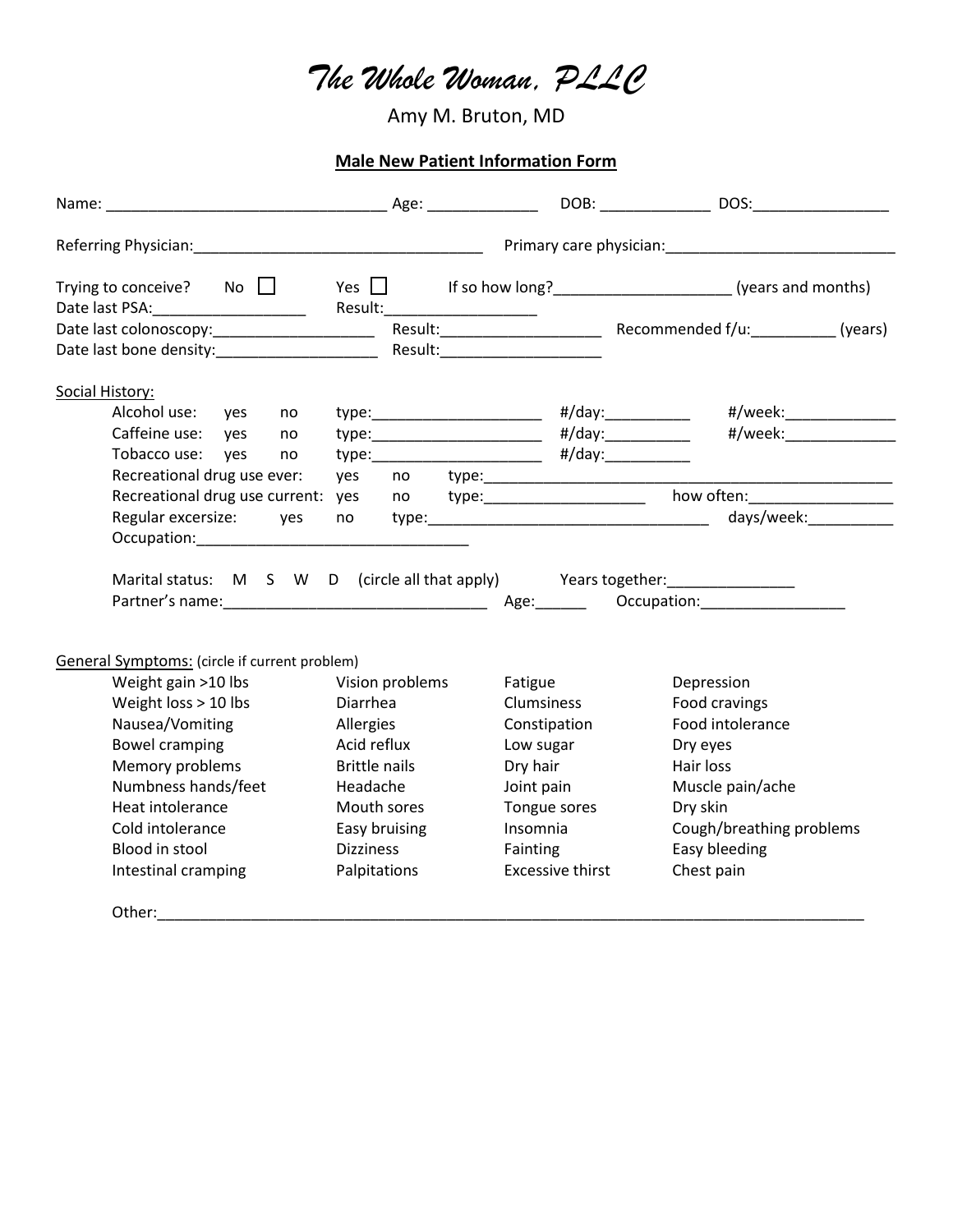| The Whole Woman, PLLC               |           |                                                                                                                               | Pg2 |
|-------------------------------------|-----------|-------------------------------------------------------------------------------------------------------------------------------|-----|
| Name:                               | DOB:      | DOS:                                                                                                                          |     |
| <b>Medical History:</b>             |           |                                                                                                                               |     |
|                                     |           |                                                                                                                               |     |
|                                     |           |                                                                                                                               |     |
|                                     |           |                                                                                                                               |     |
|                                     |           |                                                                                                                               |     |
|                                     |           |                                                                                                                               |     |
|                                     |           |                                                                                                                               |     |
|                                     |           |                                                                                                                               |     |
|                                     |           |                                                                                                                               |     |
|                                     |           | Diabetes (type and years): Notified that the set of the set of the set of the set of the set of the set of the                |     |
|                                     |           |                                                                                                                               |     |
|                                     |           |                                                                                                                               |     |
|                                     |           |                                                                                                                               |     |
|                                     |           |                                                                                                                               |     |
|                                     |           |                                                                                                                               |     |
|                                     |           |                                                                                                                               |     |
|                                     |           |                                                                                                                               |     |
|                                     |           |                                                                                                                               |     |
|                                     |           |                                                                                                                               |     |
|                                     |           | Family History (include chronic illness, cancer, genetic disorder, bleeding/clotting disorder, pregnancy/gyn problems, etc.): |     |
|                                     |           |                                                                                                                               |     |
|                                     |           |                                                                                                                               |     |
|                                     |           |                                                                                                                               |     |
|                                     |           |                                                                                                                               |     |
|                                     |           |                                                                                                                               |     |
|                                     |           |                                                                                                                               |     |
|                                     |           |                                                                                                                               |     |
| Brothers:                           |           |                                                                                                                               |     |
|                                     |           |                                                                                                                               |     |
|                                     |           |                                                                                                                               |     |
|                                     |           |                                                                                                                               |     |
|                                     |           |                                                                                                                               |     |
|                                     |           |                                                                                                                               |     |
|                                     |           |                                                                                                                               |     |
|                                     |           |                                                                                                                               |     |
|                                     |           |                                                                                                                               |     |
|                                     |           |                                                                                                                               |     |
|                                     |           | Ancestral Background: (certain illness and genetic disorders are more common in particular ancestral backgrounds):            |     |
| French Canadian<br>African          |           | Latin American<br>Ashkenazi Jewish                                                                                            |     |
| Mediterranean<br>Native American    |           | Caribbean<br>Sephardic Jewish<br>$\Box$                                                                                       |     |
| Asian<br>Indian                     |           |                                                                                                                               |     |
|                                     |           |                                                                                                                               |     |
|                                     |           |                                                                                                                               |     |
| Do you use natural family planning: | yes<br>no |                                                                                                                               |     |
|                                     |           |                                                                                                                               |     |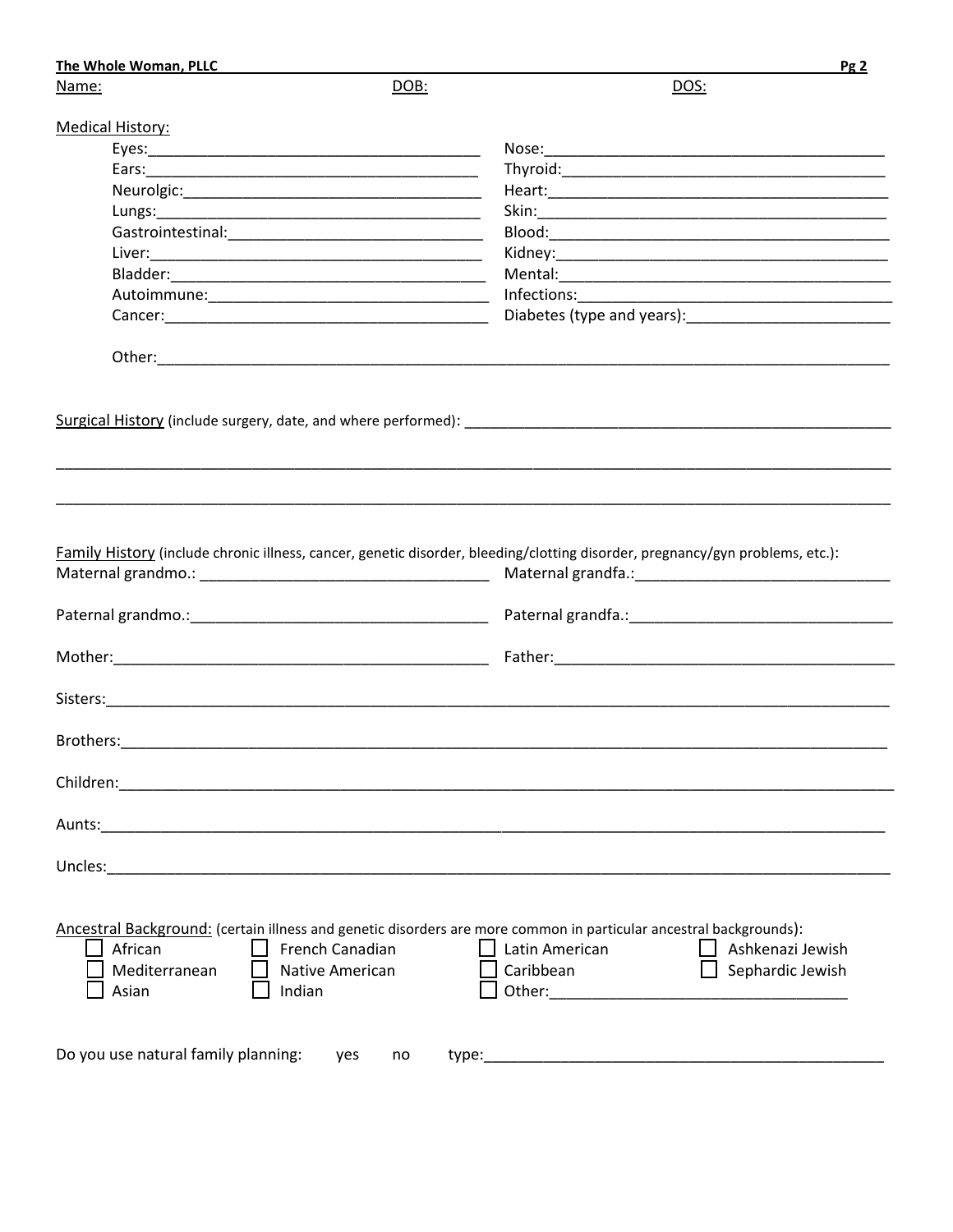| DOS:<br>DOB:<br>Name:<br>Current Medications (include prescription, over-the-counter, vitamins, and supplements):<br>Medication<br>Dose/Frequency<br>Reason for using | <u>Pg 3</u> |
|-----------------------------------------------------------------------------------------------------------------------------------------------------------------------|-------------|
|                                                                                                                                                                       |             |
|                                                                                                                                                                       |             |
|                                                                                                                                                                       |             |
|                                                                                                                                                                       |             |
|                                                                                                                                                                       |             |
|                                                                                                                                                                       |             |
|                                                                                                                                                                       |             |
|                                                                                                                                                                       |             |
|                                                                                                                                                                       |             |
|                                                                                                                                                                       |             |
|                                                                                                                                                                       |             |
|                                                                                                                                                                       |             |
|                                                                                                                                                                       |             |
|                                                                                                                                                                       |             |
|                                                                                                                                                                       |             |
|                                                                                                                                                                       |             |
|                                                                                                                                                                       |             |
|                                                                                                                                                                       |             |
|                                                                                                                                                                       |             |
|                                                                                                                                                                       |             |
|                                                                                                                                                                       |             |
|                                                                                                                                                                       |             |
|                                                                                                                                                                       |             |
|                                                                                                                                                                       |             |
|                                                                                                                                                                       |             |
|                                                                                                                                                                       |             |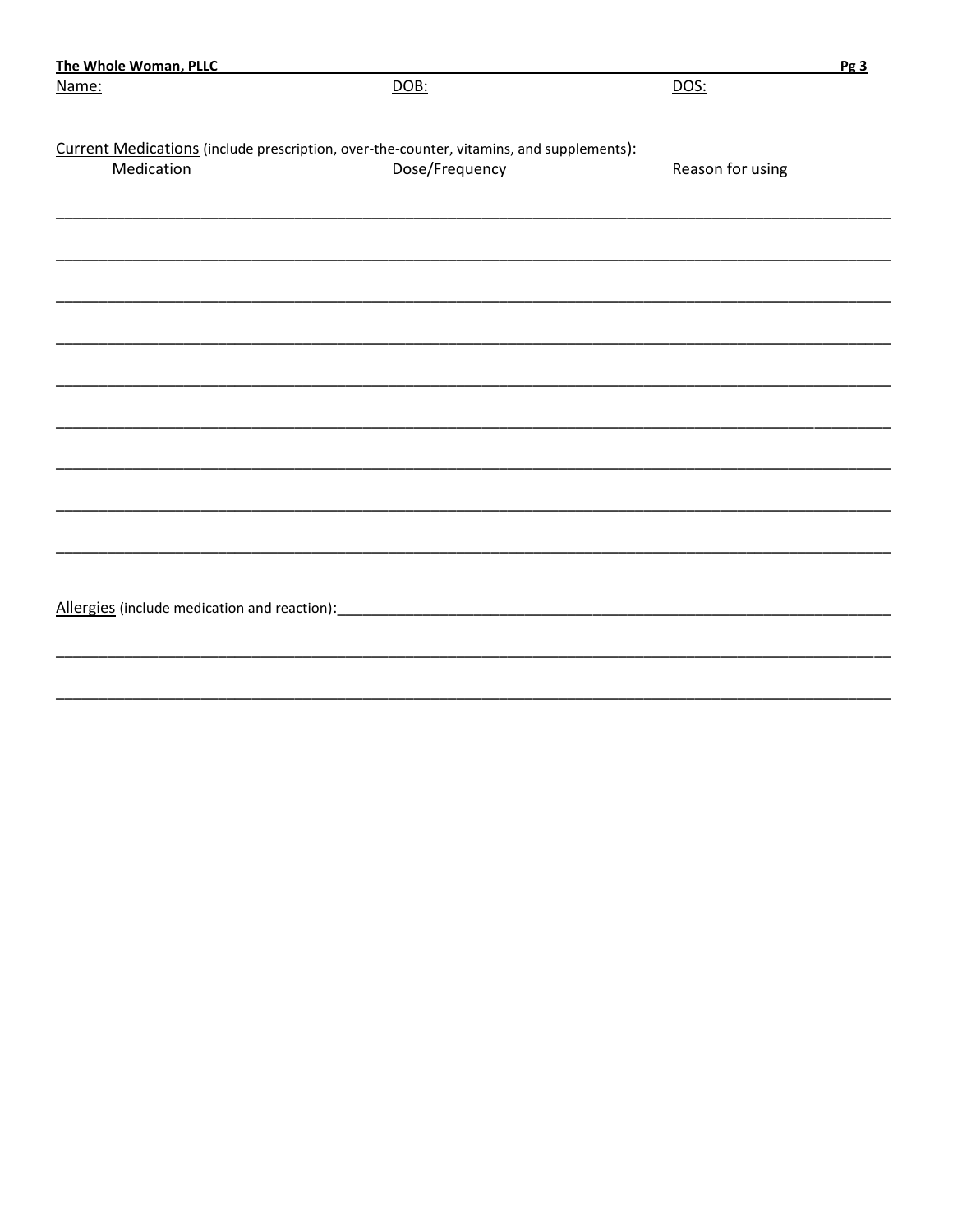| <b>The Whole Woman, PLLC</b>                                                                                                                                                                                                  |                                                                                                                                                                                                                                |      |             | <u>Pg4</u> |
|-------------------------------------------------------------------------------------------------------------------------------------------------------------------------------------------------------------------------------|--------------------------------------------------------------------------------------------------------------------------------------------------------------------------------------------------------------------------------|------|-------------|------------|
| Name:                                                                                                                                                                                                                         |                                                                                                                                                                                                                                | DOB: | <u>DOS:</u> |            |
| CC:                                                                                                                                                                                                                           |                                                                                                                                                                                                                                |      |             |            |
|                                                                                                                                                                                                                               |                                                                                                                                                                                                                                |      |             |            |
|                                                                                                                                                                                                                               |                                                                                                                                                                                                                                |      |             |            |
|                                                                                                                                                                                                                               |                                                                                                                                                                                                                                |      |             |            |
|                                                                                                                                                                                                                               |                                                                                                                                                                                                                                |      |             |            |
|                                                                                                                                                                                                                               |                                                                                                                                                                                                                                |      |             |            |
|                                                                                                                                                                                                                               |                                                                                                                                                                                                                                |      |             |            |
|                                                                                                                                                                                                                               |                                                                                                                                                                                                                                |      |             |            |
| Physical Exam:                                                                                                                                                                                                                | Decree to the Human Miller of the Miller Miller of the Miller Miller of the Miller of the Miller of the Miller of the Miller of the Miller of the Miller of the Miller of the Miller of the Miller of the Miller of the Miller |      |             |            |
| General: $\square$ WD $\square$ WN $\square$ NAD $\square$ aroomed                                                                                                                                                            |                                                                                                                                                                                                                                |      |             |            |
| HEENT: Onormocephalic Catraumatic D______________ DLAN______________ DØthyromegally<br>$\square$ goiter $\square$ nodule $\square$ conjunctival pallor $\square$ dentition                                                    |                                                                                                                                                                                                                                |      |             |            |
| $CV: \square RRR \square \emptyset M   R   G$<br>Neuro: □nml tandem gait □CNII-XII intact grossly □DTRs _______ □strength_______ ___________________                                                                          |                                                                                                                                                                                                                                |      |             |            |
| speech- □ spont □ non-pres □ intact □ ØFOI □ Øpersev _______psychomotor act ______________________                                                                                                                            |                                                                                                                                                                                                                                |      |             |            |
| Back: □ØCVA TTP   □Scoliosis _________________________    □lordosis     □trigger point____________<br>Extremities: $\Box$ edema__________ $\Box$ nail ridging $\Box$ nail pitting $\Box$ nail fungus $\Box$ arthritic changes |                                                                                                                                                                                                                                |      |             |            |
| UA: gluc_______ bill______ ket__________ sp gr____________ bld_________ pH_________ prot______ urobll______ nlt______ leuk_____<br>$\Box$ urine ex $\Box$ urine gc/cl                                                         |                                                                                                                                                                                                                                |      |             |            |